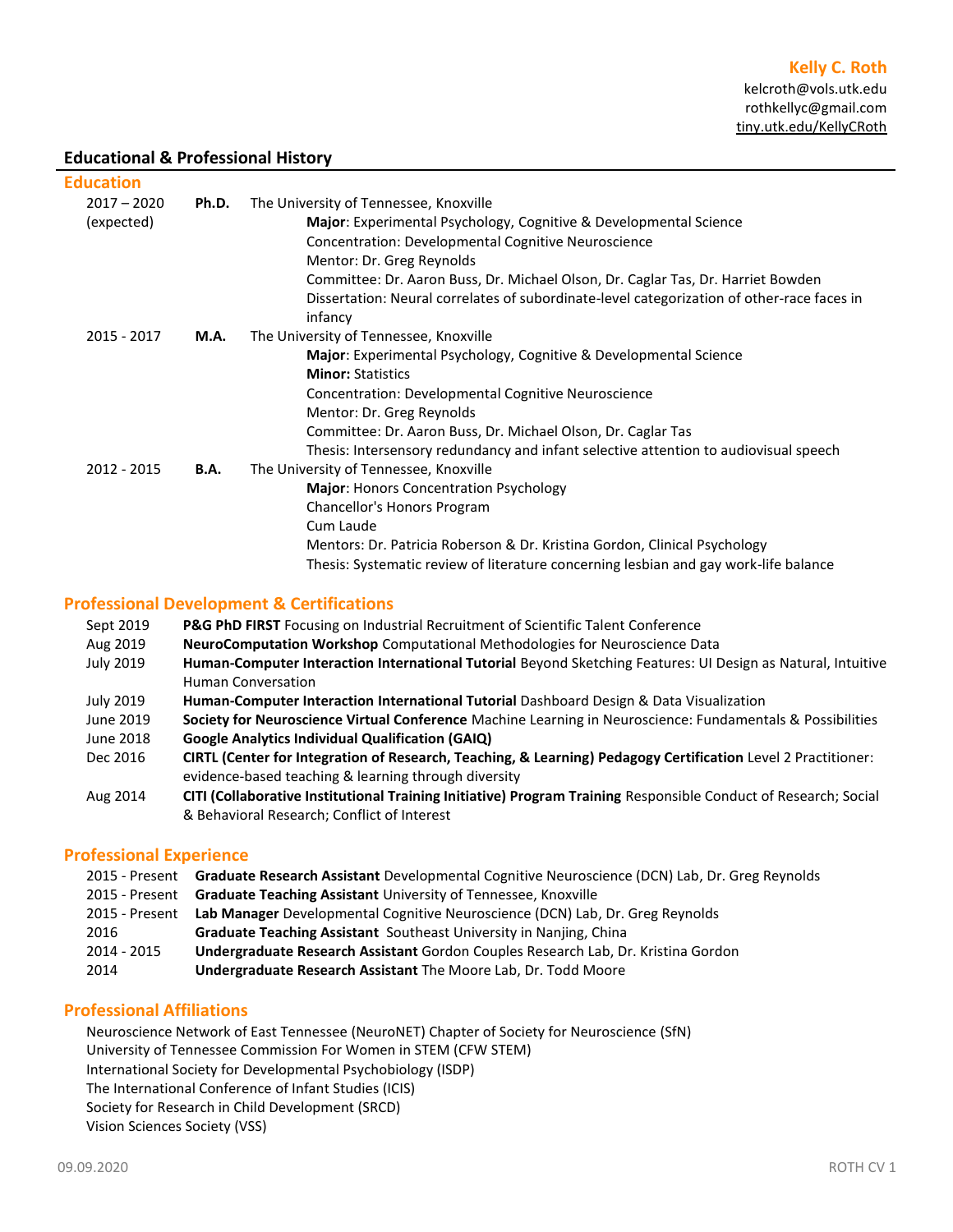## **Professional Service**

| 2019           | <b>Event Volunteer:</b> International Society for Developmental Psychobiology (ISDP) Conference |
|----------------|-------------------------------------------------------------------------------------------------|
| 2019           | Event Volunteer: Human-Computer Interaction International (HCII) Conference                     |
| 2019           | Poster Judge: Exhibition of Undergraduate Research and Creative Achievement (EUReCA) Conference |
| 2018           | Event Volunteer: International Society for Developmental Psychobiology (ISDP) Conference        |
| 2017           | <b>Event Volunteer:</b> International Society for Developmental Psychobiology (ISDP) Conference |
| 2017           | Event Volunteer: Society for Research in Child Development (SRCD) Conference                    |
| 2016           | <b>Event Volunteer:</b> The International Conference of Infant Studies (ICIS) Conference        |
| 2015 - Present | Graduate Ambassador: University of Tennessee Child Development Research Group                   |
| 2015 - Present | <b>Student Member:</b> University of Tennessee Psychology Graduate Student Association          |

### **Honors & Awards**

| 2019                         | Women in STEM 1st Place Graduate Poster Presentation Award                             |
|------------------------------|----------------------------------------------------------------------------------------|
| 2018                         | SfN (Society for Neuroscience) Chosen Poster for Special ISDP Crossover Poster Session |
| 2018                         | University of Tennessee Psychology Graduate Student Association Travel Award           |
| 2017, 2018, 2019             | International Society for Developmental Psychobiology Travel Award                     |
| 2016, 2017, 2018, 2019       | University of Tennessee Department of Psychology Presenting Author Travel Award        |
| 2016, 2017, 2018, 2019       | NeuroNET (Neuroscience Network of East Tennessee) Travel Award                         |
| 2015, 2016, 2017, 2018, 2019 | University of Tennessee Graduate Student Senate Travel Award                           |
| 2015, 2019, 2019             | University of Tennessee Department of Psychology Travel Award                          |
|                              |                                                                                        |

## **Graduate Teaching Assistant**

| Fall 2020               | Child Psychology                                                                |
|-------------------------|---------------------------------------------------------------------------------|
| Fall 2017 - Spring 2019 | Child Psychology                                                                |
| Spring 2017             | Statistics in Psychology                                                        |
| Fall 2016               | Psychology of Religion                                                          |
| Summer 2016             | Colloquial English & American Culture at Southeast University in Nanjing, Ching |
| Spring 2016             | History & Systems of Psychology                                                 |
| Spring 2016             | Psychological Research Methods                                                  |
| Fall 2015 - Fall 2016   | Psychology of Gender                                                            |
| Fall 2015               | Psychology of Gender Honors                                                     |

### **Research**

# **Funding**

| 2019        | University of Tennessee Department of Psychology Dissertation Support Grant                 | \$600    |
|-------------|---------------------------------------------------------------------------------------------|----------|
| 2018 - 2019 | Penley-Thomas-Allen Graduate Fellowship for Dissertation Research                           | \$10,000 |
| 2017 - 2018 | University of Tennessee Knoxville Chancellor's Fellowship                                   | \$1,392  |
| 2016        | CIE (Center for International Education) Scholarship for SEU-UT China trip                  | \$1,000  |
| 2016        | Office of Research & Engagement SARIF (Scholarly and Research Incentive Fund) Assistantship | \$3,600  |
| 2012 - 2015 | University of Tennessee Knoxville Volunteer Undergraduate Scholarship                       | \$12,000 |
| 2012 - 2015 | Volunteer Honors Undergraduate Supplement                                                   | \$4,000  |
| 2012 - 2015 | HOPE (Helping Outstanding Pupils Educationally) + GAMS (General Assembly Merit Scholarship) | \$20,000 |
| 2012        | ACES (Anderson County Exemplary Student) Program Scholarship                                | \$500    |
|             |                                                                                             |          |

# **Publications**

- **Roth, K.C.** & Reynolds, G.D. (in press). Attention in infancy: Behavioral and neural correlates. In *Encyclopedia of behavioral neuroscience (2nd ed.)*.
- **Roth, K.C.**, Conte, S., Reynolds, G.D., & Richards, J.E. (2020). Attention and early brain development. In Tremblay R.E., Boivin M., Peters RDeV (Eds.) *Encyclopedia on early childhood development* [online]. [http://www.child-](http://www.child-encyclopedia.com/brain/according-experts/attention-and-early-brain-development)

[encyclopedia.com/brain/according-experts/attention-and-early-brain-development.](http://www.child-encyclopedia.com/brain/according-experts/attention-and-early-brain-development) Updated September 2020.

**ManyBabies Consortium**. (2020). Quantifying sources of variability in infancy research using the infant-directed-speech preference. *Advances in methods and practices in psychological science, 3*(1), 24-52.

**Roth, K.C.** & Bilal, D. (2019). User-centered survey design: Considering group membership effects on survey responses. In *International Conference on Human-Computer Interaction,* 478-491. Springer, Cham.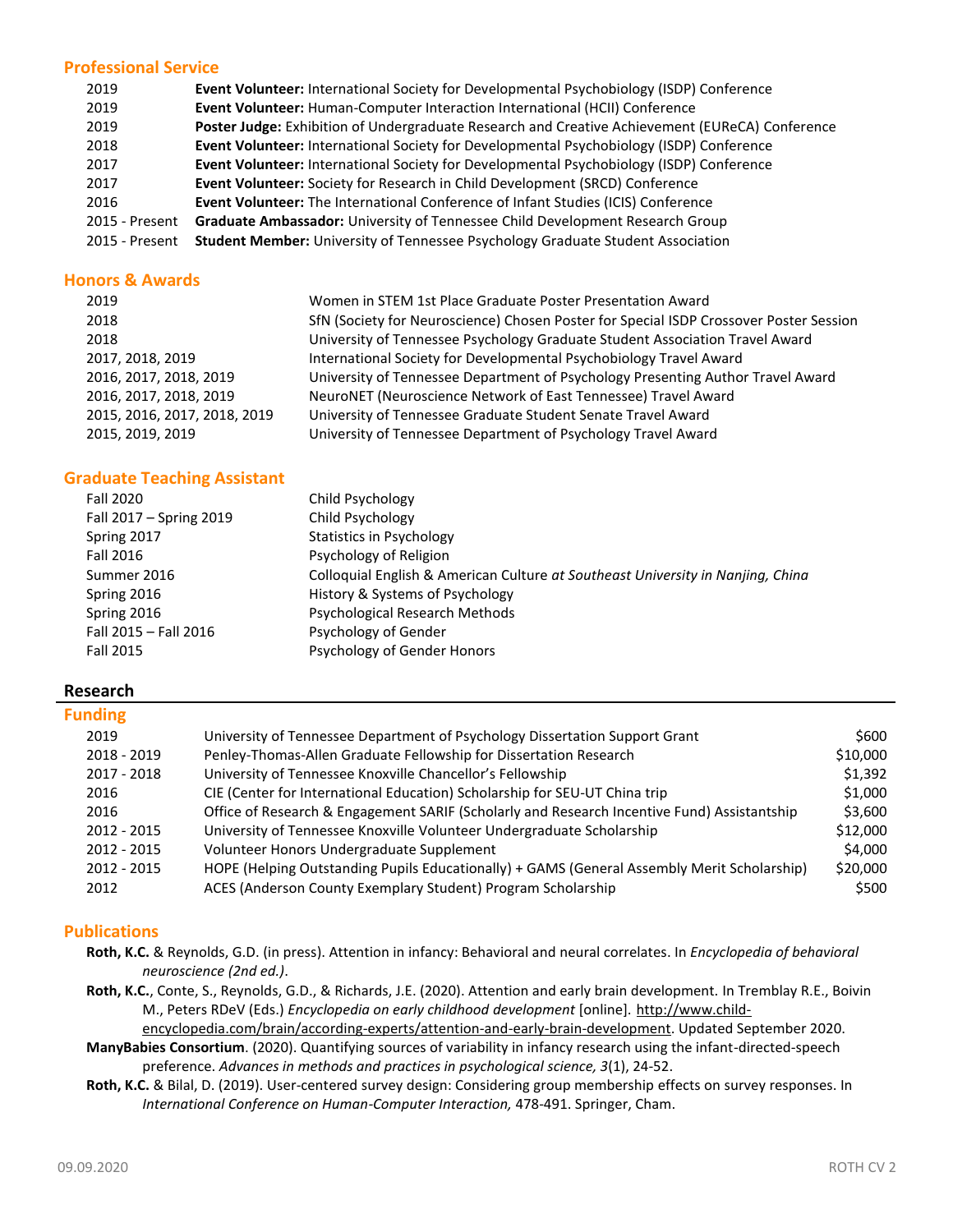- Dixon, K.C., Reynolds, G.D., Romano, A.C., **Roth, K.C.**, Stumpe, A.L., Guy, M.W., & Mosteller, S.M. (2019). Neural correlates of individuation and categorization of other-species faces in infancy. *Neuropsychologia, 126*, 27-35. doi:10.1016/j.neuropsychologia.2017.09.037
- Reynolds, G.D. & **Roth, K.C.** (2018). The development of attentional biases for faces in infancy: A developmental systems perspective. *Frontiers in Psychology, 9*, 222. doi:10.3389/fpsyg.2018.00222
- **Roth, K.C.** & Roberson, P.N.E. (2017). Systematic review of literature concerning lesbian and gay work-life balance. *Bulletin of the British Psychological Society: Division of Occupational Psychology - Work-Life Balance Bulletin, 1,* 8-12.

## **Manuscripts in Preparation**

#### \*undergraduate mentee

- **Roth, K.C.** & Reynolds, G.D. (in prep). Intersensory redundancy and selective attention to native and non-native audiovisual speech in 12-month-old infants.
- **Roth, K.C.**, Grimes, E.K.\*, & Reynolds, G.D. (in prep). The impact of race and affect on infant visual attention to faces.
- Romano, A.R., **Roth, K.C.**, & Reynolds, G.D. (in prep). Effects of two- and three-dimensional visual processing on 6-month-old infant attention and object recognition.
- Reynolds, G.D., Guy, M.W., Romano, A.R., & **Roth, K.C.** (in prep). The development of eye-movement control and individual differences in infant visual attention.

### **Conference Paper Presentations & Research Talks**

- **Roth, K.C.** (November, 2019). Neural correlates of subordinate-level categorization of other-race faces in infancy. Research talk given at the annual NeuroNET Chapter of the Society for Neuroscience Fall Retreat in Knoxville, TN.
- **Roth, K.C.** & Bilal, D. (July, 2019). User-centered survey design: Considering group membership effects on survey responses. Paper presented at the Human-Computer Interaction International Conference, Orlando, FL.
- **Roth, K.C.** (April, 2019). Can 10-month-old infants be trained to differentiate two other-races?. Research talk given at the NeuroNET Chapter of the Society for Neuroscience Spring Celebration in Knoxville, TN.
- Reynolds G.D., Bahrick, L.E., Lickliter, R., Todd, J.T, **Roth, K.C.**, & Chollman, W.J. (March, 2019). Infant selective attention and perceptual learning of multimodal face stimuli. Paper presented at the biennial meeting of the Society for Research in Child Development, Baltimore, MD.
- **Roth, K.C.** & Chollman, W.J. (February, 2019) Developmental Cognitive Neuroscience Lab: Selected Current Studies. Research talk given at the Cognitive, Developmental, Biological, and Neuroscience Brown Bag at the University of Tennessee, Knoxville, TN.
- **Roth, K.C.** (November, 2018) Intersensory redundancy, selective attention, and neural correlates of perceptual processing in infancy. Research talk given at the NeuroNET Chapter of the Society for Neuroscience Fall Retreat in Knoxville, TN.
- **Roth, K.C.** (April, 2018) Perceptual narrowing and infant attention to faces. Research talk given at the Cognitive, Developmental, Biological, and Neuroscience Brown Bag at the University of Tennessee, Knoxville, Tennessee.
- **Roth, K.C.** (April, 2017) Intersensory redundancy and infant selective attention to audiovisual speech. Research talk given at the Cognitive, Developmental, Biological, and Neuroscience Brown Bag at the University of Tennessee, Knoxville, TN.

### **Conference Poster Presentations**

#### \*undergraduate mentee

#### **2020**

Brock, J.T.\*, Dance, J.H.\*, Smith, R.L.\*, **Roth, K.C.**, Chollman, W.J., & Reynolds, G.D. (April, 2020). Initial learning conditions affect other-species face processing in infancy. Poster presented at the Exhibition of Undergraduate Research and Creative Achievement (EUReCA), Knoxville, Tennessee.

#### **2019**

- **Roth, K.C.**, Chollman, W.J., Green, E.C.\*, Smith, R.L.\*, Mancilla, C.E.\*, & Reynolds, G.D. (November, 2019). Neural correlates of subordinate-level categorization of other-race faces in infancy. Poster presented at the annual NeuroNET Chapter of the Society for Neuroscience Fall Retreat in Knoxville, TN.
- Chollman, W.J., **Roth, K.C.**, Shearon, J.E.\*, Garrett, M.R.\*, Pryor, C.O.\*, & Reynolds, G.D. (November, 2019). The effects of initial learning conditions on other-species face processing in infancy. Poster presented at the annual NeuroNET Chapter of the Society for Neuroscience Fall Retreat in Knoxville, TN.
- **Roth, K.C.**, Chollman, W.J., Green, E.C.\*, Smith, R.L.\*, Mancilla, C.E.\*, & Reynolds, G.D. (October, 2019). Neural correlates of subordinate-level categorization of other-race faces in infancy. Poster presented at the annual meeting of the International Society for Developmental Psychobiology in Chicago, IL.
- Chollman, W.J., **Roth, K.C.**, Shearon, J.E.\*, Garrett, M.R.\*, Pryor, C.O.\*, & Reynolds, G.D. (October, 2019). The effects of initial learning conditions on other-species face processing in infancy. Poster presented at the annual meeting of the International Society for Developmental Psychobiology in Chicago, IL.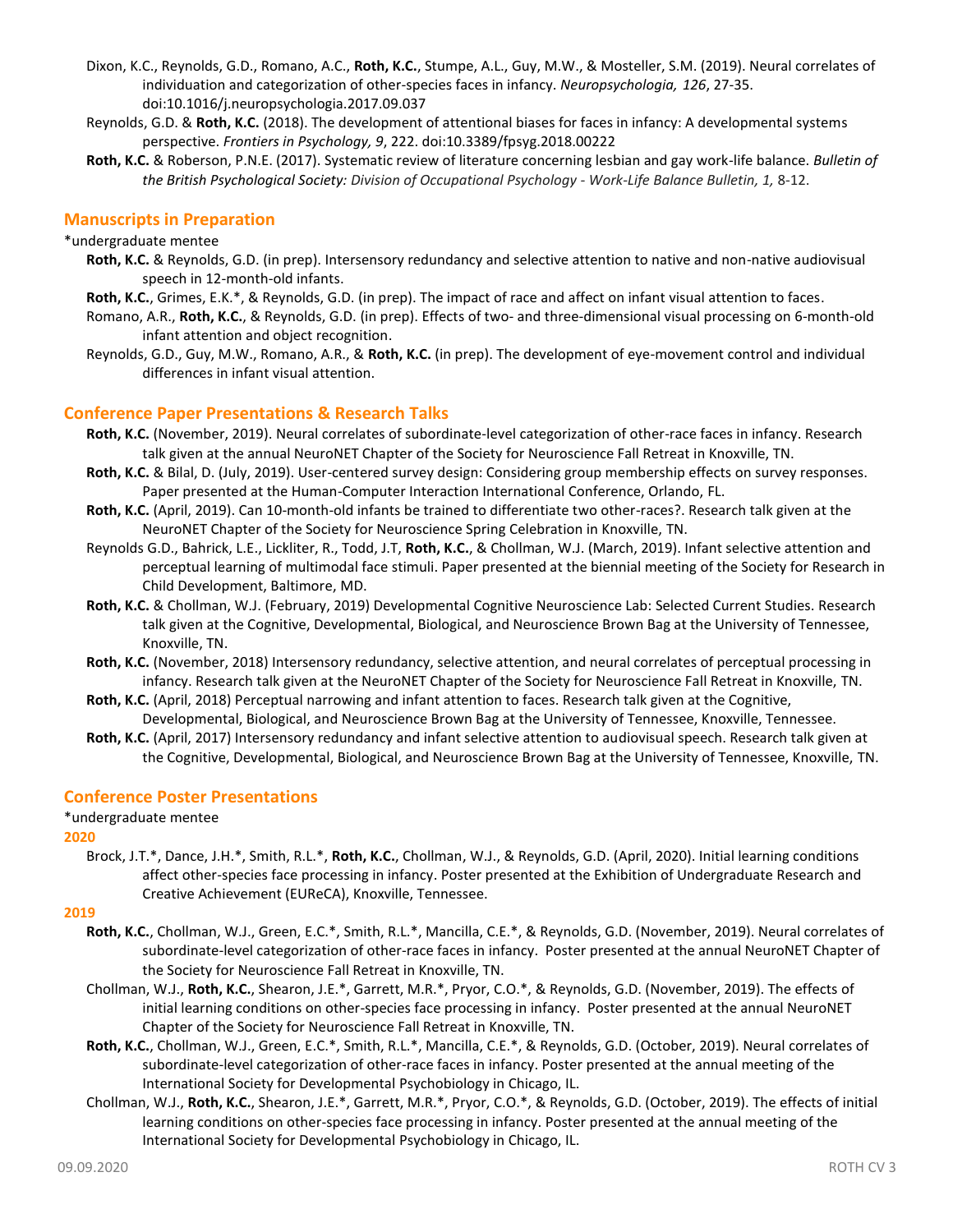- **Roth, K.C.**, Grimes, E.K.\*, Chollman, W.J., Shearon, J.\*, Pryor, C.\*, Green, E.C.\*, & Reynolds, G.D. (May, 2019). The impact of race and affect on infant visual attention to faces. Poster presented at the annual meeting of the Vision Sciences Society in St. Pete Beach, FL.
- Chollman, W.J., **Roth, K.C.**, Grimes, E.K.\*, Berosh, C.\*, Bennett, M.A.\*, Stover, M.\*, & Reynolds, G.D. (April, 2019) Neural correlates of perceptual processing of spatially cued visual targets in infancy. Poster presented at the Psychology Department Spring Celebration in Knoxville, TN.
- **Roth, K.C.**, Chollman, W.J., Miller, H.E., & Reynolds, G.D. (April, 2019). Intersensory redundancy, selective attention, and neural correlates of perceptual processing in infancy. Poster presented at the Psychology Department Spring Celebration in Knoxville, TN.
- Green, E.C.\*, Shearon, J.E.\*, Smith, R.L.\*, **Roth, K.C.**, Chollman, W.J., & Reynolds, G.D. (April, 2019). The effects of static and dynamic visual stimuli on speech preference in infancy. Poster presented at the Exhibition of Undergraduate Research and Creative Achievement (EUReCA), Knoxville, Tennessee.
- Grimes, E.K.\*, Berosh, C.M.\*, **Roth, K.C.**, Chollman, W.J., Miller, H.E. & Reynolds, G.D. (April, 2019). The impact of race and affect on infant visual attention to faces. Poster presented at the Exhibition of Undergraduate Research and Creative Achievement (EUReCA), Knoxville, Tennessee.
- Garrett, M.R.\*, Pryor, C.O.\*, Mancilla, C.E.\*, **Roth, K.C.**, Chollman, W.J., & Reynolds, G.D. (April, 2019). The effects of intersensory redundancy on infant attention to prosody in native and non-native speech. Poster presented at the Exhibition of Undergraduate Research and Creative Achievement (EUReCA), Knoxville, Tennessee.
- **Roth, K.C.**, Chollman, W.J., Miller, H.E., & Reynolds, G.D. (March, 2019) Intersensory redundancy, selective attention, and neural correlates of perceptual processing in infancy. Poster presented at the Women in STEM Research Symposium, Knoxville, Tennessee.
- Grimes, E.K.\*, **Roth, K.C.**, & Reynolds, G.D. (March, 2019). The impact of race and affect on infant visual attention to faces. Poster presented at the Women in STEM Research Symposium, Knoxville, Tennessee.
- Miller, H.E., Chollman, W.J., Grimes, E.K.\*, **Roth, K.C.**, Berosh, C.\*, Bennett, M.A.\*, Stover, M.\*, & Reynolds, G.D. (March, 2019) Neural correlates of perceptual processing of spatially cued visual targets in infancy. Poster presented at the Women in STEM Research Symposium, Knoxville, Tennessee.
- Pryor, C.O.\*, Garrett, M.R.\*, Mancilla, C.E.\*, **Roth, K.C.**, Chollman, W.J., & Reynolds, G.D. (March, 2019). The effects of intersensory redundancy on infant attention to prosody in native and non-native speech. Poster presented at the Women in STEM Research Symposium, Knoxville, Tennessee.
- **Roth, K.C.**, Chollman, W.J., Miller, H.E., & Reynolds, G.D. (March, 2019) Intersensory redundancy, selective attention, and neural correlates of perceptual processing in infancy. Poster presented at the Women in STEM Research Symposium, Knoxville, Tennessee.
- Shearon, J.E.\*, Smith, R.L.\*, Green, E.C.\*, **Roth, K.C.**, Chollman, W.J., & Reynolds, G.D. (March, 2019). The effects of static and dynamic visual stimuli on speech preference in infancy. Poster presented at the Women in STEM Research Symposium, Knoxville, Tennessee.
- Chollman, W.J., **Roth, K.C.**, Grimes, E.K.\*, Berosh, C.\*, Bennett, M.A.\*, Stover, M.\*, & Reynolds, G.D. (March, 2019) Neural correlates of perceptual processing of spatially cued visual targets in infancy. Poster presented at biennial meeting of the Society of Research in Child Development in Baltimore, MD.
- **Roth, K.C.** & Bilal, D. (February, 2019). User-centered survey design: Considering group membership effects on survey responses. Poster presented at the College of Communication and Information 41<sup>st</sup> Annual Research Symposium in Knoxville, TN.

#### **2018**

- **Roth, K.C.**, Bahrick, L.E., Lickliter, R., Todd, J.T., & Reynolds, G.D. (November, 2018) Intersensory redundancy, selective attention, and neural correlates of perceptual processing in infancy. Poster presented at the annual NeuroNET Chapter of the Society for Neuroscience Fall Retreat in Knoxville, TN.
- Chollman, W.J., **Roth, K.C.**, Grimes, E.K.\*, Berosh, C.\*, Bennett, M.A.\*, Stover, M.\*, & Reynolds, G.D. (November, 2018) The effects of spatial cueing on neural correlates of infant attention and perceptual processing. Poster presented at the annual NeuroNET Chapter of the Society for Neuroscience Fall Retreat in Knoxville, TN.
- **Roth, K.C.**, Bahrick, L.E., Lickliter, R., Todd, J.T., & Reynolds, G.D. (October, 2018) Intersensory redundancy, selective attention, and neural correlates of perceptual processing in infancy. Poster presented at a special poster session at the annual meeting of the Society for Neuroscience in San Diego, CA.
- Chollman, W.J., **Roth, K.C.**, Grimes, E.K.\*, Berosh, C.\*, Bennett, M.A.\*, Stover, M.\*, & Reynolds, G.D. (October, 2018) The effects of spatial cueing on neural correlates of infant attention and perceptual processing. Poster presented at a special poster session at the annual meeting of the Society for Neuroscience in San Diego, CA
- **Roth, K.C.**, Bahrick, L.E., Lickliter, R., Todd, J.T., & Reynolds, G.D. (October, 2018) Intersensory redundancy, selective attention, and neural correlates of perceptual processing in infancy. Poster presented at the annual meeting of the International Society for Developmental Psychobiology in San Diego, CA.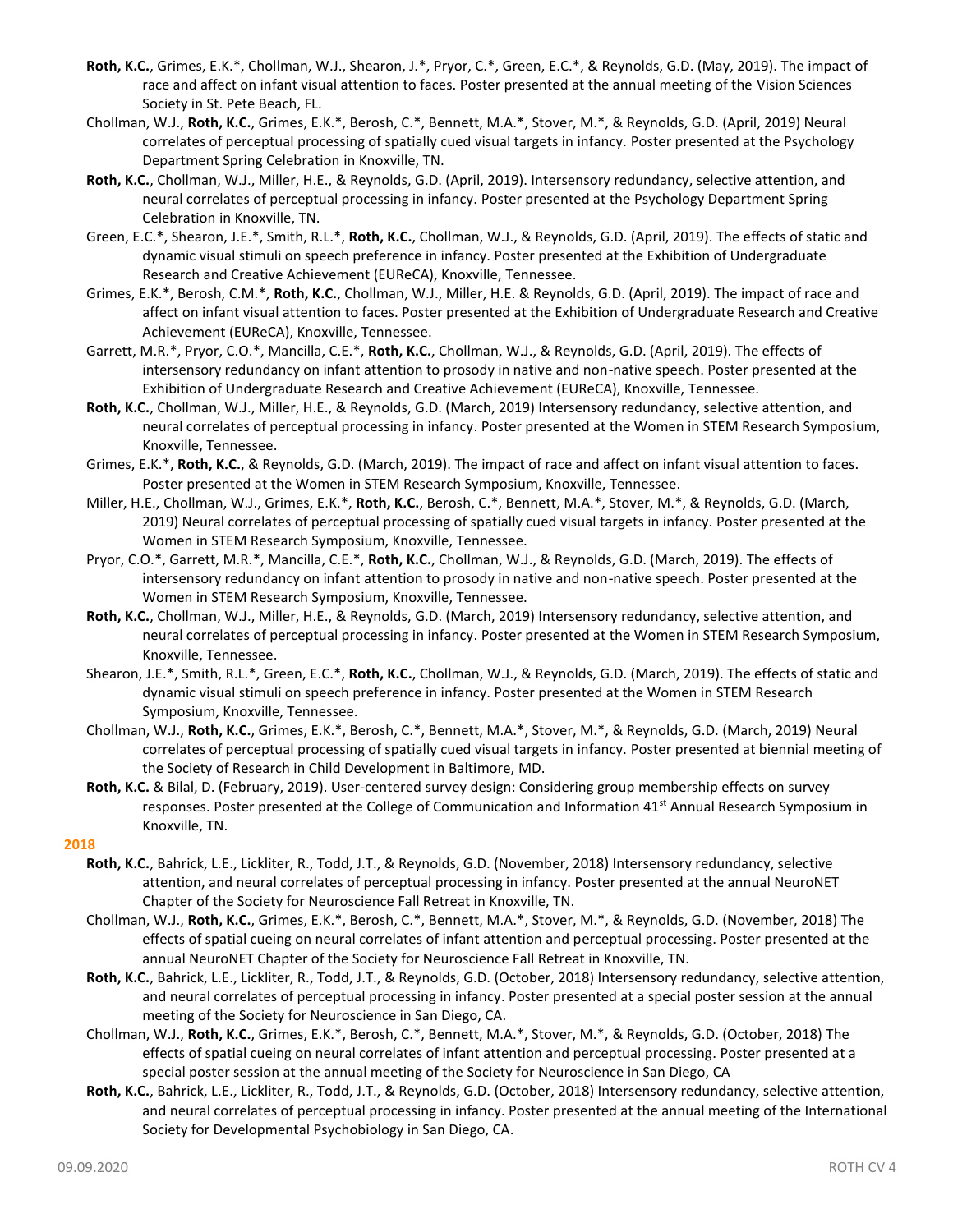- Chollman, W.J., **Roth, K.C.**, Grimes, E.K.\*, Berosh, C.\*, Bennett, M.A.\*, Stover, M.\*, & Reynolds, G.D. (October, 2018) The effects of spatial cueing on neural correlates of infant attention and perceptual processing. Poster presented at the annual meeting of the International Society for Developmental Psychobiology in San Diego, CA.
- DiMercurio, A., Connell, J.P., Romano, A.C., **Roth, K.C.**, Stumpe, A.L., Reynolds, G.D., & Corbetta, D. (June, 2018) Developmental changes in looking and reaching patterns in 6 and 9-month-old infants. Poster presented at the biennial meeting of the International Congress on Infant Studies in Philadelphia, PA.
- **Roth, K.C.**, Stumpe, A.L., Berosh, C.\*, Dukes, L.\*, Grimes, E.K.\*, Stover, M.\*, Connor, K.\*, Manning, E.\*, & Reynolds, G.D. (April, 2018) Intersensory redundancy and infant selective attention to native and non-native audiovisual speech. Poster presented at the Psychology Department Spring Celebration in Knoxville, TN.
- **Roth, K.C.**, Stumpe, A.L., Berosh, C.\*, Dukes, L.\*, Grimes, E.K.\*, Stover, M.\*, Connor, K.\*, Manning, E.\*, & Reynolds, G.D. (March, 2018) Intersensory redundancy and infant selective attention to native and non-native audiovisual speech. Poster presented at the Women in STEM Research Symposium in Knoxville, TN.

#### **2017**

- **Roth, K.C.**, Stumpe, A.L., Berosh, C.\*, Dukes, L.\*, Grimes, E.K.\*, Stover, M.\*, Connor, K.\*, Manning, E.\*, & Reynolds, G.D. (November, 2017) Intersensory redundancy and infant selective attention to native and non-native audiovisual speech. Poster presented at the annual NeuroNET Chapter of the Society for Neuroscience Fall Retreat in Knoxville, TN.
- **Roth, K.C.**, Stumpe, A.L., Berosh, C.\*, Dukes, L.\*, Grimes, E.K.\*, Stover, M.\*, Connor, K.\*, Manning, E.\*, & Reynolds, G.D. (November, 2017) Intersensory redundancy and infant selective attention to native and non-native audiovisual speech. Poster presented at the 50<sup>th</sup> annual meeting of the International Society for Developmental Psychobiology in Washington, DC.
- Romano, A.C., Stumpe, A.L., **Roth, K.C.**, Nance, E.M.\*, Stephanides, M.C.\*, & Reynolds, G.D. (May, 2017) Neural mechanisms associated with spatial orienting and infant visual attention. Poster presented at the Psychology Department Spring Celebration in Knoxville, TN.
- **Roth, K.C.**, Stumpe, A.L., Romano, A.C., Stephanides, M.C.\*, Nance, E.M.\*, & Reynolds, G.D. (May, 2017) Infant visual attention and covert orienting at 4 and 6 months of age. Poster presented at the Psychology Department Spring Celebration in Knoxville, TN.
- Romano, A.C., **Roth, K.C.,** Stumpe, A.L., White, C.\*, Casteel, M.\*, Hawkins, M.\*, & Reynolds, G.D. (April, 2017) Effects of twoand three-dimensional visual processing on infant attention and object recognition. Poster presented at biennial meeting of the Society of Research in Child Development in Austin, TX.
- Stumpe, A.L., **Roth, K.C.**, Romano, A.C., Lewis, K.\*, Womack, S.\*, Salekin, F.\*, Reynolds, G.D. (April, 2017) The development of saccade planning from 4 to 6 months of age. Poster presented at biennial meeting of the Society of Research in Child Development in Austin, TX.
- Stumpe, A.L., **Roth, K.C.**, Romano, A.C., Lewis, K.\*, Womack, S.\*, Salekin, F.\*, Reynolds, G.D. (March, 2017) The development of saccade planning from 4 to 6 months of age. Poster presented at the Women in STEM Research Symposium in Knoxville, TN.
- **Roth, K.C.**, Stumpe, A.L., Romano, A.C., Stephanides, M.C.\*, Nance, E.M.\*, & Reynolds, G.D. (March, 2017) Infant visual attention and covert orienting at 4 and 6 months of age. Poster presented at the Women in STEM Research Symposium in Knoxville, TN.

#### **2016**

- Romano, A.C., **Roth, K.C.,** Stumpe, A.L., White, C.\*, Casteel, M.\*, Hawkins, M.\*, & Reynolds, G.D. (November, 2016) Effects of two- and three-dimensional visual processing on infant attention and object recognition. Poster presented at the annual NeuroNET Chapter of the Society for Neuroscience Fall Retreat in Knoxville, TN.
- **Roth, K.C.**, Stumpe, A.L., Romano, A.C., Stephanides, M.C.\*, Nance, E.M.\*, & Reynolds, G.D. (November, 2016) Infant visual attention and covert orienting at 4 and 6 months of age. Poster presented at the annual NeuroNET Chapter of the Society for Neuroscience Fall Retreat in Knoxville, TN.
- Stumpe, A.L., Romano, A.C., **Roth, K.C.**, Nance, E.M.\*, Stephanides, M.C.\*, & Reynolds, G.D. (November, 2016) Neural mechanisms associated with spatial orienting and infant visual attention. Poster presented at the annual NeuroNET Chapter of the Society for Neuroscience Fall Retreat in Knoxville, TN.
- Reynolds, G.D., **Roth, K.C.**, Stumpe, A.L., Romano, A.C., Stephanides, M.C.\*, & Nance, E.M.\* (May, 2016) Infant visual attention and covert orienting at 4 and 6 months of age. Poster presented at the biennial meeting of the International Congress on Infant Studies in New Orleans, LA.
- Romano, A.C., Stumpe, A.L., **Roth, K.C.**, Nance, E.M.\*, Stephanides, M.C.\*, & Reynolds, G.D. (May, 2016) Neural mechanisms associated with spatial orienting and infant visual attention. Poster presented at the biennial meeting of the International Congress on Infant Studies in New Orleans, LA.